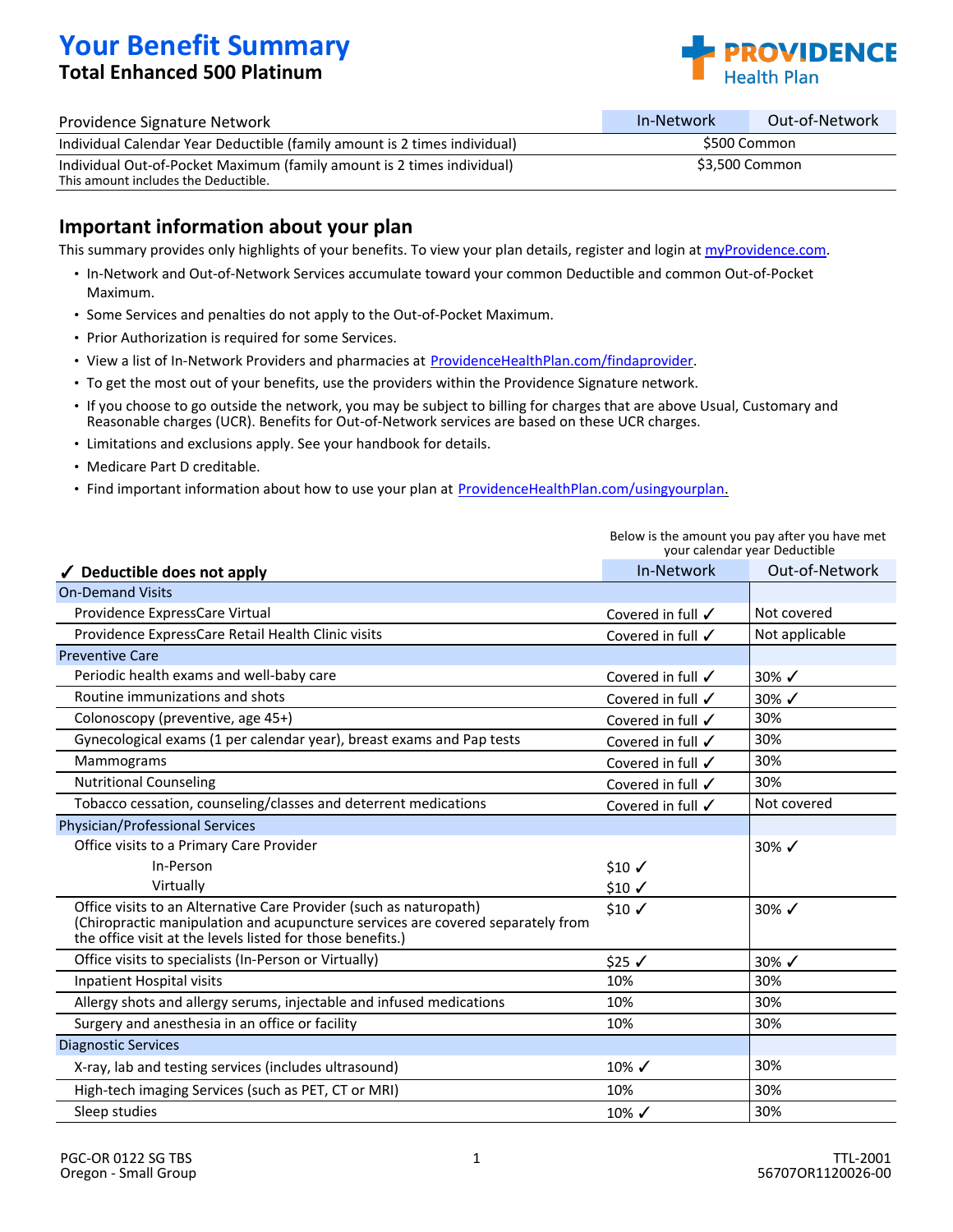| $\checkmark$ Deductible does not apply                                                                                                                                                                                          | In-Network                                                                      | Out-of-Network      |
|---------------------------------------------------------------------------------------------------------------------------------------------------------------------------------------------------------------------------------|---------------------------------------------------------------------------------|---------------------|
| <b>Emergency Care and Urgent Care Services</b>                                                                                                                                                                                  |                                                                                 |                     |
| <b>Emergency Services</b><br>(For Emergency Medical Conditions only. If admitted to the Hospital, all Services subject to<br>inpatient benefits.)                                                                               | \$250 then 10% √                                                                | \$250 then 10% √    |
| Emergency medical transportation (air and/or ground)<br>(Emergency transportation is covered under your In-Network benefit, regardless of<br>whether or not the provider is an In-Network Provider.)                            | 10%                                                                             | 10%                 |
| Urgent Care visits (for non-life threatening illness/minor injury)                                                                                                                                                              | $$25$ $\checkmark$                                                              | 30%√                |
| <b>Hospital Services</b>                                                                                                                                                                                                        |                                                                                 |                     |
| Inpatient/Observation care                                                                                                                                                                                                      | 10%                                                                             | 30%                 |
| Skilled Nursing Facility (limited to 60 days per calendar year)                                                                                                                                                                 | 10%                                                                             | 30%                 |
| Inpatient rehabilitative care<br>(Limited to 30 days per calendar year; 60 days for head/spinal injuries. Limits do not apply<br>to Mental Health Services.)                                                                    | 10%                                                                             | 30%                 |
| Inpatient habilitative care<br>(Limited to 30 days per calendar year; 60 days for head/spinal injuries. Limits do not apply<br>to Mental Health Services.)                                                                      | 10%                                                                             | 30%                 |
| <b>Outpatient Services</b>                                                                                                                                                                                                      |                                                                                 |                     |
| Outpatient surgery at an Ambulatory Surgery Center                                                                                                                                                                              | 5%                                                                              | 30%                 |
| Outpatient surgery at a Hospital-based facility                                                                                                                                                                                 | 10%                                                                             | 30%                 |
| Colonoscopy (non-preventive) at an Ambulatory Surgery Center                                                                                                                                                                    | 5%                                                                              | 30%                 |
| Colonoscopy (non-preventive) at a Hospital-based facility                                                                                                                                                                       | 10%                                                                             | 30%                 |
| Outpatient dialysis, infusion, chemotherapy and radiation therapy                                                                                                                                                               | 10%                                                                             | 30%                 |
| Cardiac Rehabilitation (post-surgery)                                                                                                                                                                                           | First 16 visits<br>Covered in full $\checkmark$<br>then 10% after<br>deductible | 30%                 |
| Outpatient rehabilitative services: physical, occupational or speech therapy<br>(Limited to 30 visits per calendar year; up to 30 additional visits per specified condition.<br>Limits do not apply to Mental Health Services.) |                                                                                 |                     |
| <b>Physical Therapy</b>                                                                                                                                                                                                         | 10%√                                                                            | 30%                 |
| Occupational or Speech Therapy                                                                                                                                                                                                  | 10%√                                                                            | 30%                 |
| Outpatient habilitative services: physical, occupational or speech therapy<br>(Limited to 30 visits per calendar year; up to 30 additional visits per specified condition.<br>Limits do not apply to Mental Health Services.)   | 10%√                                                                            | 30%                 |
| <b>Maternity Services</b>                                                                                                                                                                                                       |                                                                                 |                     |
| Prenatal visits                                                                                                                                                                                                                 | Covered in full √                                                               | 30%                 |
| Delivery and postnatal physician/provider visits                                                                                                                                                                                | 10%                                                                             | 30%                 |
| <b>Inpatient Hospital/facility services</b>                                                                                                                                                                                     | 10%                                                                             | 30%                 |
| Routine newborn nursery care                                                                                                                                                                                                    | 10%                                                                             | 30%                 |
| Medical Equipment, Supplies and Devices                                                                                                                                                                                         |                                                                                 |                     |
| Medical equipment, appliances, prosthetics/orthotics and supplies                                                                                                                                                               | 10%                                                                             | 30%                 |
| Diabetes supplies (such as lancets, test strips, needles and glucose monitors)                                                                                                                                                  | 10%√                                                                            | 30%                 |
| Hearing aids (Limited to one aid per ear every 3 calendar years)                                                                                                                                                                | 10%                                                                             | 30%                 |
| Removable custom shoe orthotics<br>(Limited to \$200 per calendar year)                                                                                                                                                         | 10%√                                                                            | 30%√                |
| Mental Health and Chemical Dependency<br>(Services, except outpatient provider office visits, may require prior authorization.)                                                                                                 |                                                                                 |                     |
| Inpatient and residential services                                                                                                                                                                                              | 10%                                                                             | 30%                 |
| Day treatment, intensive outpatient, and partial hospitalization services                                                                                                                                                       | 10%                                                                             | 30%                 |
| Outpatient provider visits                                                                                                                                                                                                      |                                                                                 | $30\%$ $\checkmark$ |
| In-Person                                                                                                                                                                                                                       | $$10 \checkmark$                                                                |                     |
| Virtually                                                                                                                                                                                                                       | $$10 \checkmark$                                                                |                     |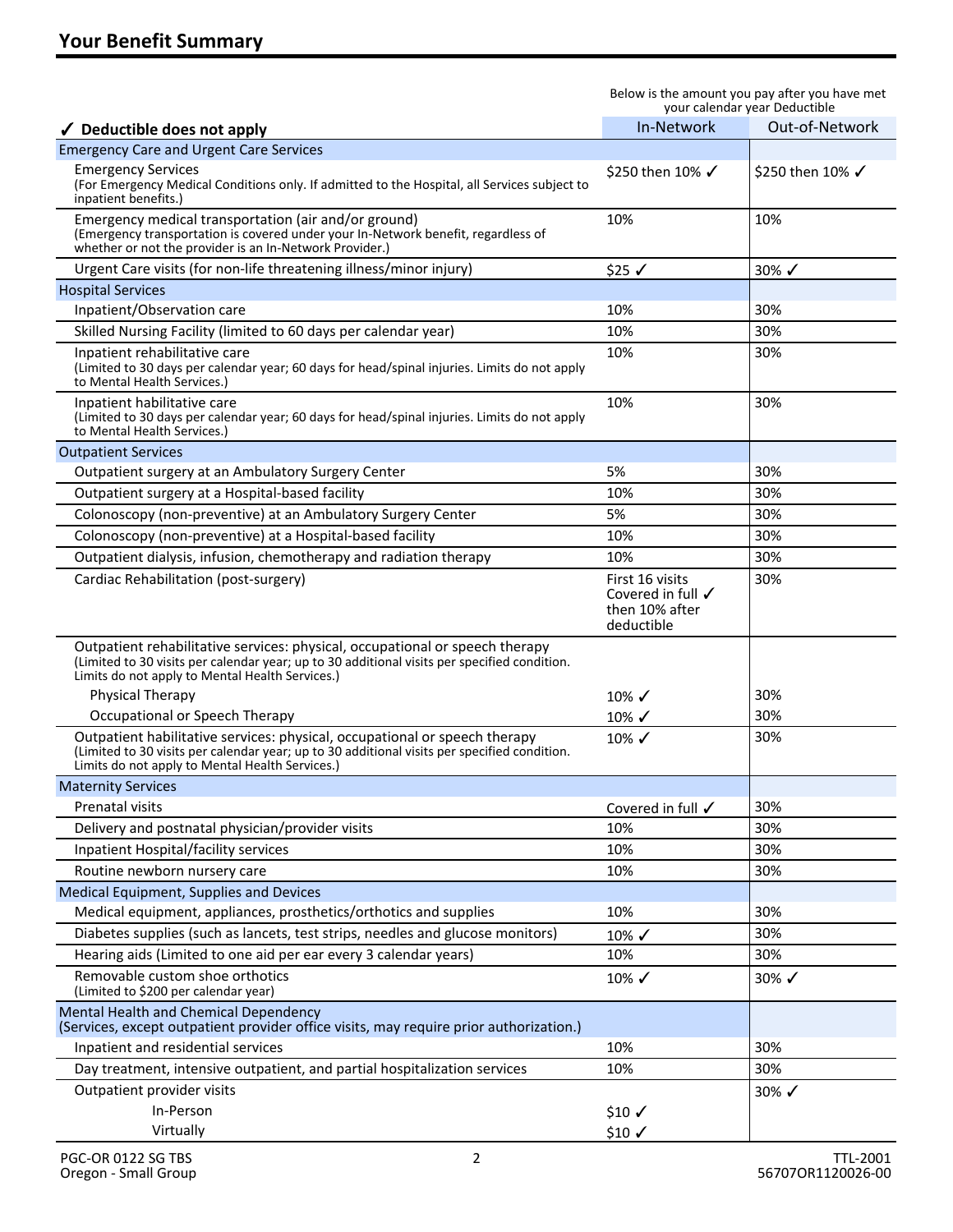|                                                                                                                                 | youi calendar year Deductible |                              |
|---------------------------------------------------------------------------------------------------------------------------------|-------------------------------|------------------------------|
| $\checkmark$ Deductible does not apply                                                                                          | In-Network                    | Out-of-Network               |
| Mental Health and Chemical Dependency<br>(Services, except outpatient provider office visits, may require prior authorization.) |                               |                              |
| <b>Applied Behavior Analysis</b>                                                                                                | 10%                           | 30%                          |
| Home Health and Hospice                                                                                                         |                               |                              |
| Home health care                                                                                                                | 10%                           | 30%                          |
| Hospice care                                                                                                                    | Covered in full $\checkmark$  | Covered in full $\checkmark$ |
| Respite care (limited to Members receiving Hospice care; limited to 5 consecutive<br>days, up to 30 days per lifetime)          | 10%                           | 30%                          |
| <b>Biofeedback</b>                                                                                                              |                               |                              |
| Biofeedback for specified diagnosis (limited to 10 visits per lifetime)                                                         | 10%                           | 30%                          |
| Chiropractic Manipulation and Acupuncture (Massage therapy not covered)                                                         |                               |                              |
| Chiropractic manipulations (limited to 20 visits per calendar year)                                                             | $$25 \checkmark$              | 50% $\checkmark$             |
| Acupuncture (limited to 12 visits per calendar year)                                                                            | \$25 ✔                        | 50% $\checkmark$             |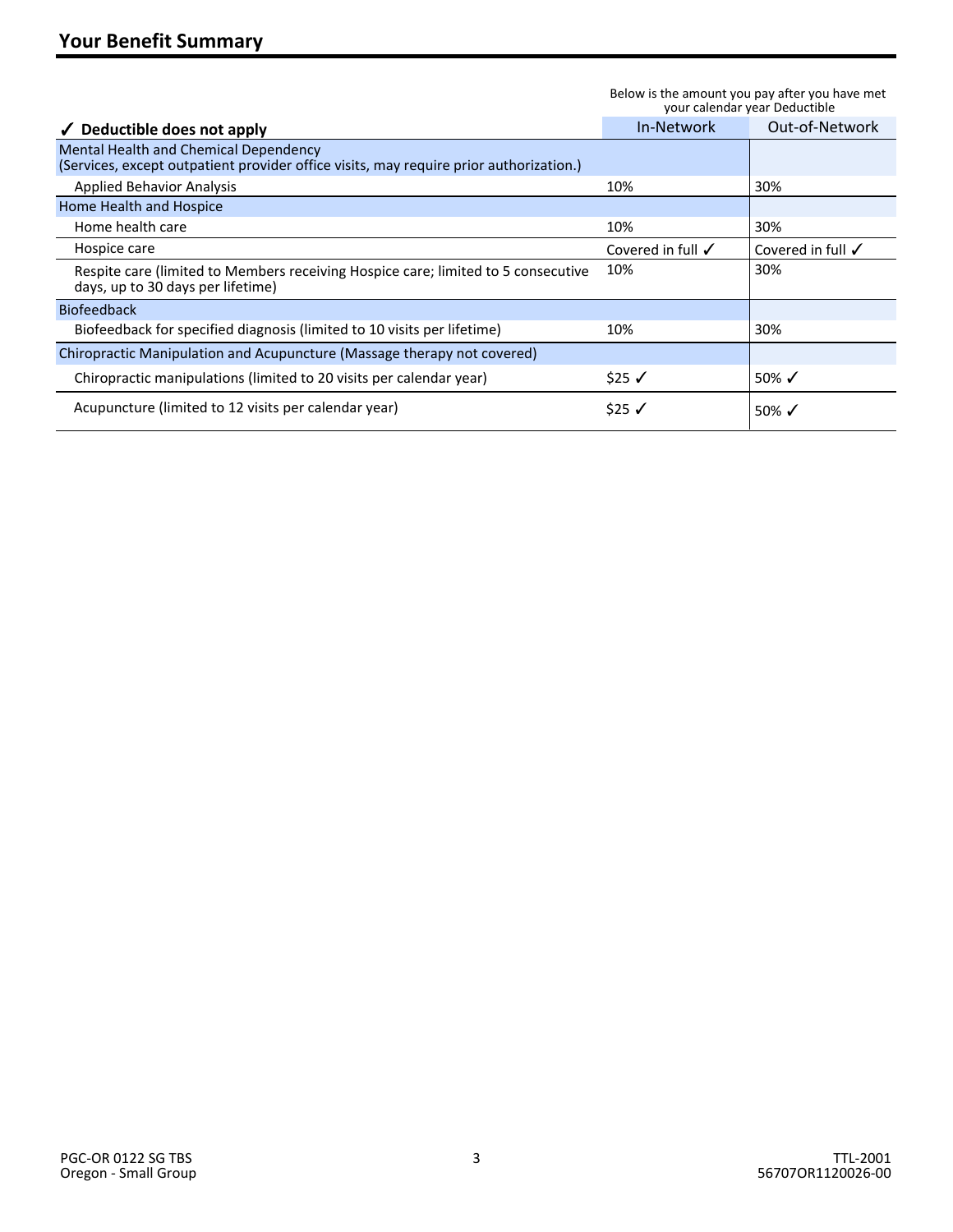## **Prescription Drugs**

Formulary P

| Deductible does not apply                                                               | Below is the amount you pay after you<br>have met your calendar year Deductible |
|-----------------------------------------------------------------------------------------|---------------------------------------------------------------------------------|
| Up to a 30-Day Supply<br>(From a participating retail, preferred or specialty pharmacy) |                                                                                 |
| Tier 1                                                                                  | Covered in full √                                                               |
| Tier 2                                                                                  | $$10 \checkmark$                                                                |
| Tier 3                                                                                  | $$25$ $\checkmark$                                                              |
| Tier 4                                                                                  | $30\%$ $\checkmark$                                                             |
| Tier 5                                                                                  | 50% √ with \$200 per script cap                                                 |
| Tier <sub>6</sub>                                                                       | 50% $\checkmark$                                                                |
| 90-Day Supply<br>(From a participating preferred retail pharmacy)                       |                                                                                 |
| Tier 1                                                                                  | Covered in full $\checkmark$                                                    |
| Tier 2                                                                                  | $$30 \checkmark$                                                                |
| Tier 3                                                                                  | \$75√                                                                           |
| Tier 4                                                                                  | 30% $\checkmark$                                                                |
| 90-Day Supply<br>(From a participating mail order pharmacy)                             |                                                                                 |
| Tier 1                                                                                  | Covered in full √                                                               |
| Tier 2                                                                                  | $$20$ ✓                                                                         |
| Tier 3                                                                                  | \$50 √                                                                          |
| Tier 4                                                                                  | $25\%$ $\checkmark$                                                             |

#### **Pharmacies**

Your prescription drug benefit requires that you fill your prescriptions at a Participating Pharmacy. There are four types of participating pharmacies:

- Retail: a Participating Pharmacy that allows up to a 30-day supply as outlined in your handbook of short-term and maintenance prescriptions.
- Preferred Retail: a Participating Pharmacy that allows up to a 90-day supply of maintenance prescriptions and access to up to a 30-day supply of short-term prescriptions.
- Specialty: a Participating Pharmacy that allows up to a 30-day supply of specialty and self-administered chemotherapy prescriptions. These prescriptions require special delivery, handling, administration and monitoring by your pharmacist.
- Mail Order: a Participating Pharmacy that allows up to a 90-day supply of maintenance prescriptions and specializes in direct delivery to your home. To order prescriptions by mail, your provider may call in the prescription or you can mail your prescription along with your Member identification number to one of our participating mail-order pharmacies.
- View a list of our participating pharmacies [ProvidenceHealthPlan.com/planpharmacies.](http://www.ProvidenceHealthPlan.com/planpharmacies)

#### **Using your prescription drug benefit**

- To find if a drug is covered under your plan check online at [ProvidenceHealthPlan.com/pharmacy](http://www.ProvidenceHealthPlan.com/pharmacy). Note that your plan's formulary includes ACA Preventive drugs which are medications that are covered at no cost when received from participating pharmacies as required by the Patient Protection and Affordable Care Act.
- FDA-approved women's contraceptives, as listed on your formulary, are covered at no cost for up to a 12-month supply, after a 3-month initial fill, at any Participating Pharmacy.
- You may purchase up to a 90-day supply of maintenance drugs using a participating mail-service or preferred retail pharmacy. Not all drugs are considered maintenance prescriptions, including compounded drugs and drugs obtained from specialty pharmacies.
- If you or your provider request or prescribe a brand-name drug when a generic is available, regardless of reason, you will be responsible for the cost difference between the brand-name and generic drug in addition to the Tier 4 or Tier 6 copayment or coinsurance indicated on the benefit summary. Your total cost, however, will never exceed the actual cost of the drug.
- Approved non-formulary non-specialty drugs will be covered at the Tier 4 cost sharing tier. Approved non-formulary specialty drugs will be covered at the Tier 6 cost sharing tier.
- Compounded medications are prescriptions that are custom prepared by your pharmacist. They must contain at least one FDAapproved drug to be eligible for coverage under your plan. Compounded medications are covered for up to a 30-day supply at a 50% after the deductible. Claims are subject to clinical review for medical necessity and are not guaranteed for payment.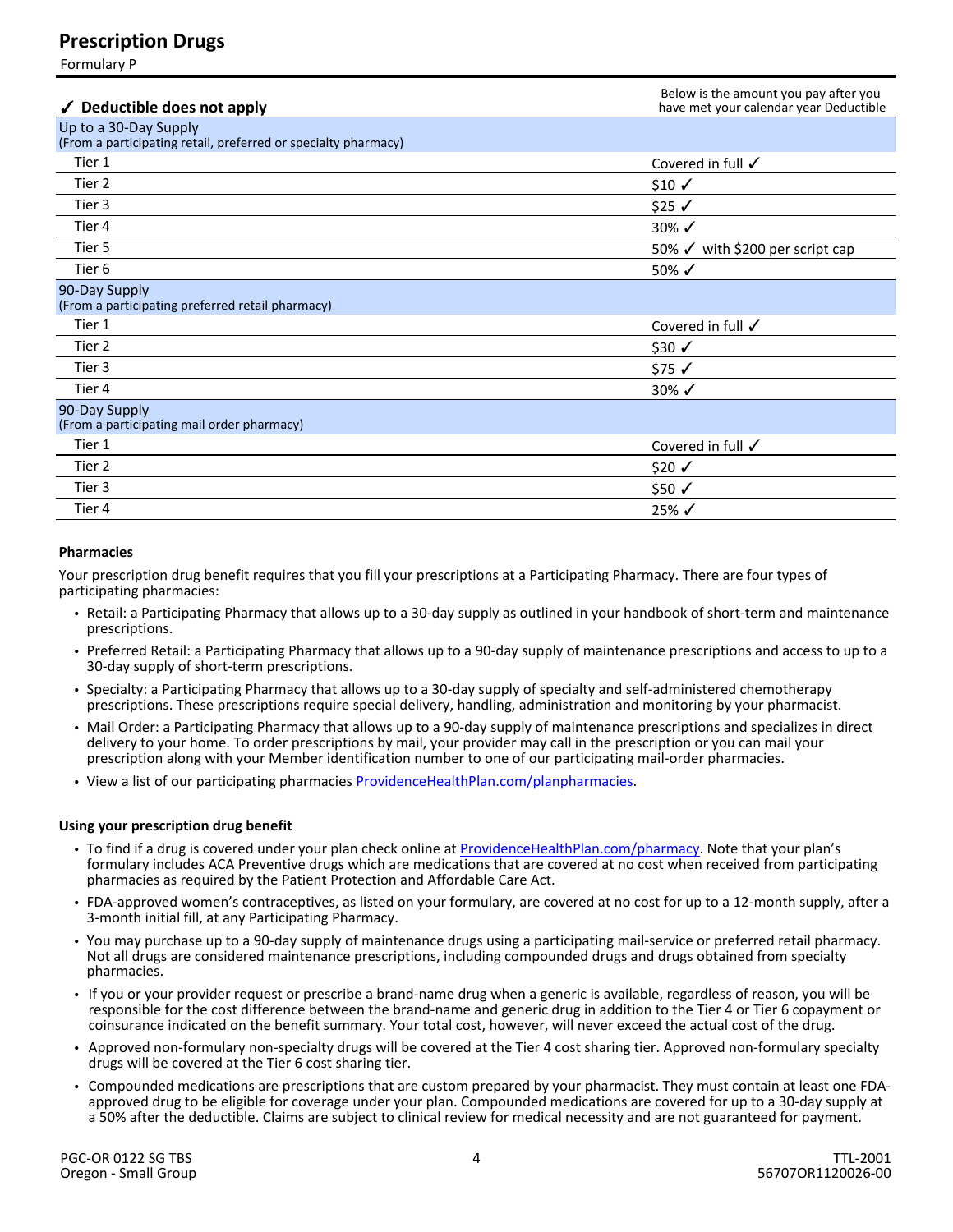# **Prescription Drugs**

Formulary P

- Specialty drugs, which can be found in Tier 5 and Tier 6, are prescriptions that require special delivery, handling, administration and monitoring by your pharmacist.
- Most specialty and chemotherapy drugs are only available at our designated specialty pharmacies.
- Certain drugs, devices, and supplies obtained from your pharmacy may apply towards your medical benefit.
- Diabetes supplies may be obtained at your participating pharmacy, and are subject to your group's medical supplies and devices' benefit limitations, and Coinsurance. See your Member Handbook for details.
- Insulin cost share capped at \$75 for a 30-day supply. Deductible does not apply.
- Some prescription drugs require Prior Authorization for medical necessity, place of therapy, length of therapy, step therapy, or number of doses. If a drug to treat your covered medical condition is not in the formulary, please contact us.
- Self-administered chemotherapy is covered under the Prescription Drug Benefit unless the Outpatient Chemotherapy coverage results in a lower out-of-pocket expense to you. Please refer to your Handbook for more information.
- Self-injectable medications are only covered when they are being self-administered and labeled by the FDA for selfadministration; in some cases, a Prior Authorization may be required for the drug. Documentation of self-administration may also be required. Drugs labeled for self-administration that are being administered by a provider will fall to the Member's medical benefit.
- Be sure you present your current Providence Health Plan Member identification card.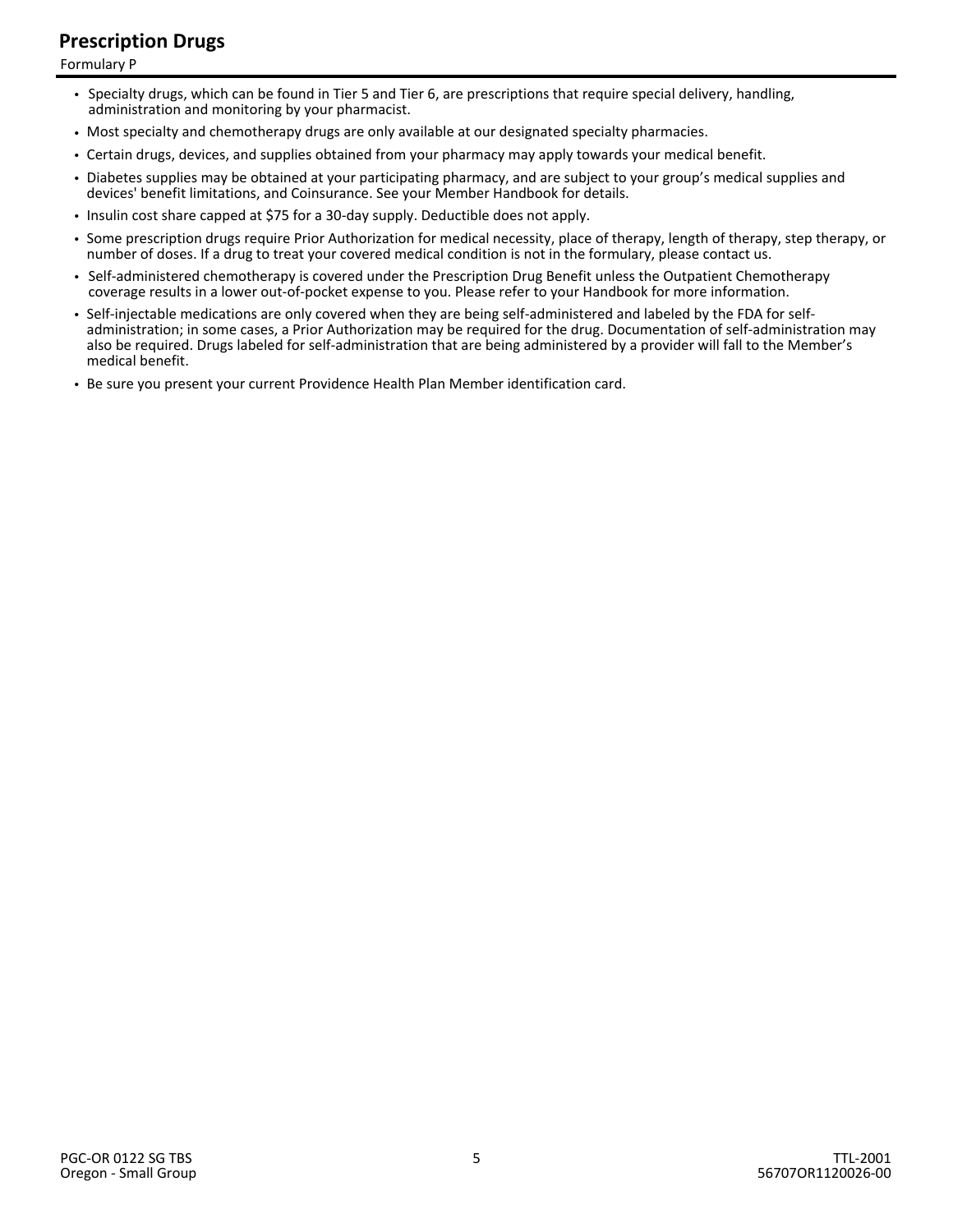| VSP Choice Network (For Customer Service call 800-877-7195)                                                 | Below is the amount you pay after you have met<br>your calendar year Deductible |                                  |
|-------------------------------------------------------------------------------------------------------------|---------------------------------------------------------------------------------|----------------------------------|
| $\checkmark$ Deductible does not apply                                                                      | In-Network                                                                      | Out-of-Network                   |
| Pediatric Vision Services (under age 19)                                                                    |                                                                                 |                                  |
| Routine eye exam (limited to 1 exam per calendar year)                                                      | Covered in full $\checkmark$                                                    | Covered up to \$45 √             |
| Lenses (limited to 1 pair per calendar year)                                                                |                                                                                 |                                  |
| Single vision                                                                                               | Covered in full $\checkmark$                                                    | Covered up to \$30 √             |
| Lined bifocal                                                                                               | Covered in full $\checkmark$                                                    | Covered up to \$50 √             |
| Lined trifocal                                                                                              | Covered in full $\checkmark$                                                    | Covered up to \$70 √             |
| Lenticular lenses                                                                                           | Covered in full $\checkmark$                                                    | Covered up to \$100 √            |
| Frames (limited to 1 pair per calendar year; select from VSP's Otis & Piper ™<br><b>Eyewear Collection)</b> | Covered in full $\checkmark$                                                    | Covered up to \$70 √             |
| Contact lens services and materials in place of glasses                                                     | Covered in full $\checkmark$                                                    | Covered up to \$105 $\checkmark$ |
| Standard: 1 pair per calendar year (1 contact lens per eye)                                                 |                                                                                 |                                  |
| Monthly: 6 month supply per calendar year (6 lenses per eye)                                                |                                                                                 |                                  |
| Bi-weekly: 3 month supply per calendar year (6 lenses per eye)                                              |                                                                                 |                                  |
| Dailies: 3 month supply per calendar year (90 lenses per eye)                                               |                                                                                 |                                  |
| <b>Adult Vision Services</b><br>(Copayments do not apply to your Out-of-Pocket Maximum)                     |                                                                                 |                                  |
| Routine eye exam (limited to 1 exam per calendar year)                                                      | $$30 \checkmark$                                                                | Covered up to \$45 √             |
| Lenses (limited to 1 pair per calendar year)                                                                |                                                                                 |                                  |
| Single vision                                                                                               | Covered in full $\checkmark$                                                    | Covered up to \$30 √             |
| Lined bifocal                                                                                               | Covered in full $\checkmark$                                                    | Covered up to \$50 √             |
| Lined trifocal                                                                                              | Covered in full $\checkmark$                                                    | Covered up to \$70 √             |
| Lenticular lenses                                                                                           | Covered in full $\checkmark$                                                    | Covered up to \$100 √            |
| Progressive lenses                                                                                          | $$50 \checkmark$                                                                | Covered up to \$50 √             |
| Frames (limited to 1 pair per calendar year)                                                                | Covered up to \$130 √                                                           | Covered up to \$70 √             |
| Contact lens services and materials in place of glasses (limited to every calendar<br>year)                 | Covered up to \$130 √                                                           | Covered up to \$105 √            |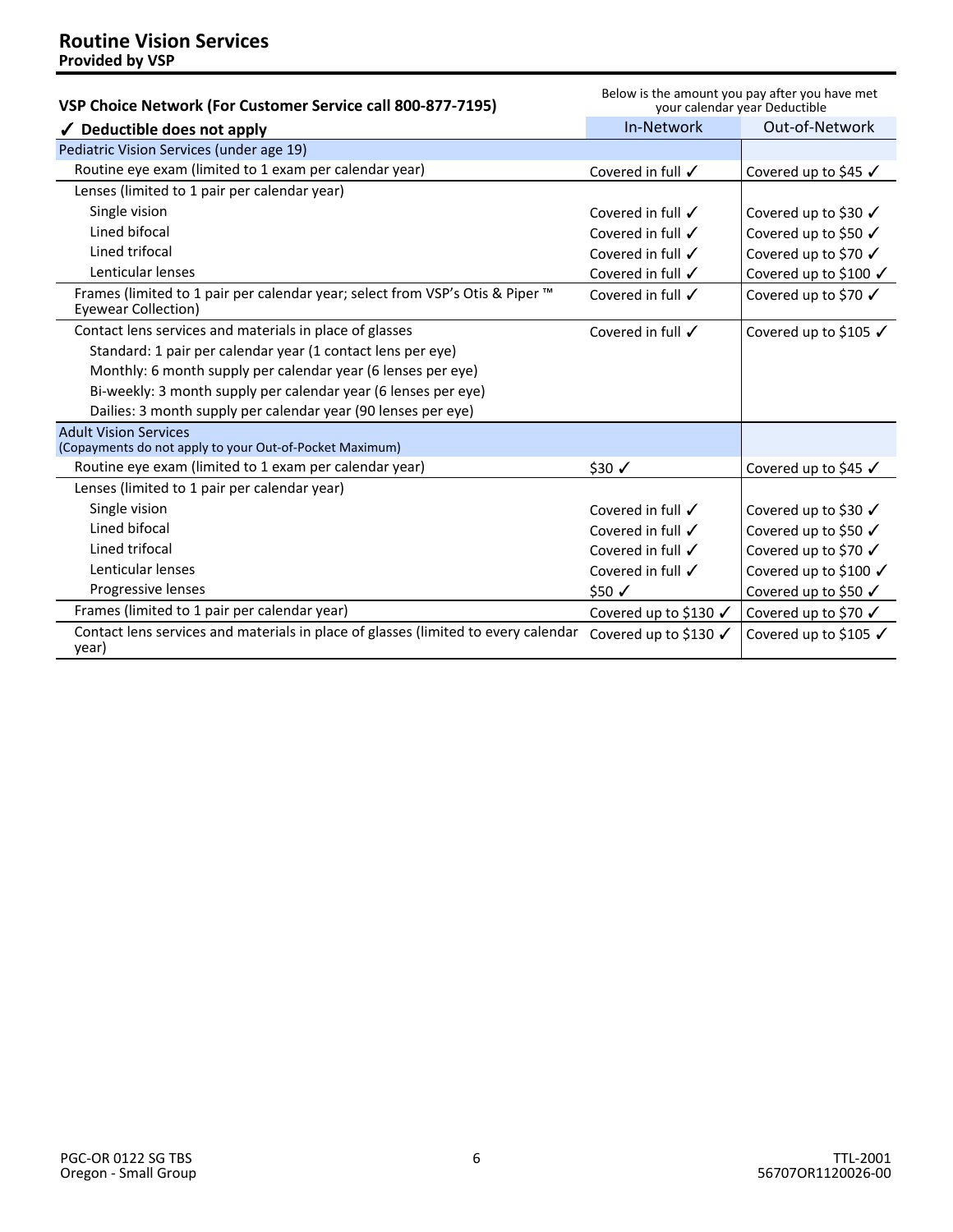| For Customer Service, including dental Prior Authorizations and claims, call<br>800-878-4445.<br>$\checkmark$ Deductible does not apply                                                                                      | In-Network                   | Out-of-Network<br>If you choose to go outside<br>the dental network, you<br>may be subject to billing<br>for charges that are above<br>the Maximum Allowable<br>Charge (MAC). |
|------------------------------------------------------------------------------------------------------------------------------------------------------------------------------------------------------------------------------|------------------------------|-------------------------------------------------------------------------------------------------------------------------------------------------------------------------------|
| Preventive                                                                                                                                                                                                                   |                              |                                                                                                                                                                               |
| <b>Routine Exams</b><br>Two per every 12 months                                                                                                                                                                              | Covered in full $\checkmark$ | 30% $\checkmark$                                                                                                                                                              |
| <b>Bitewing X-rays</b><br>Four per every 6 months                                                                                                                                                                            | Covered in full $\checkmark$ | 30% $\checkmark$                                                                                                                                                              |
| Cleanings<br>One per every 6 months                                                                                                                                                                                          | Covered in full $\checkmark$ | 30% $\checkmark$                                                                                                                                                              |
| <b>Topical Fluoride</b><br>One per every 6 months                                                                                                                                                                            | Covered in full $\checkmark$ | 30% $\checkmark$                                                                                                                                                              |
| <b>Fissure sealants</b><br>One service per tooth (molar) per every 60 months                                                                                                                                                 | Covered in full √            | $30\%$ $\checkmark$                                                                                                                                                           |
| <b>Space Maintainers</b>                                                                                                                                                                                                     | Covered in full √            | 30% $\checkmark$                                                                                                                                                              |
| <b>Basic</b>                                                                                                                                                                                                                 |                              |                                                                                                                                                                               |
| Restorative fillings                                                                                                                                                                                                         | 50%                          | 70%                                                                                                                                                                           |
| Major                                                                                                                                                                                                                        |                              |                                                                                                                                                                               |
| Oral surgery (extractions and other minor surgical procedures)                                                                                                                                                               | 50%                          | 70%                                                                                                                                                                           |
| <b>Endodontics and Periodontics</b>                                                                                                                                                                                          | 50%                          | 70%                                                                                                                                                                           |
| Stainless Steel Crowns/Anterior Primary or Posterior Primary/Permanent<br>One service per tooth in a 7-year period                                                                                                           | 50%                          | 70%                                                                                                                                                                           |
| Porcelain Crowns<br>One service per tooth in a 7-year period for children ages 16 and older (limited<br>to tooth numbers 6-11, 22 and 27 only)                                                                               | 50%                          | 70%                                                                                                                                                                           |
| Denture and bridge work (construction or repair of fixed bridges, partials and<br>complete dentures)<br>Limited to 1 every 10 years for complete dentures and 1 every 10 years for<br>partials for Members ages 16 and older | 50%                          | 70%                                                                                                                                                                           |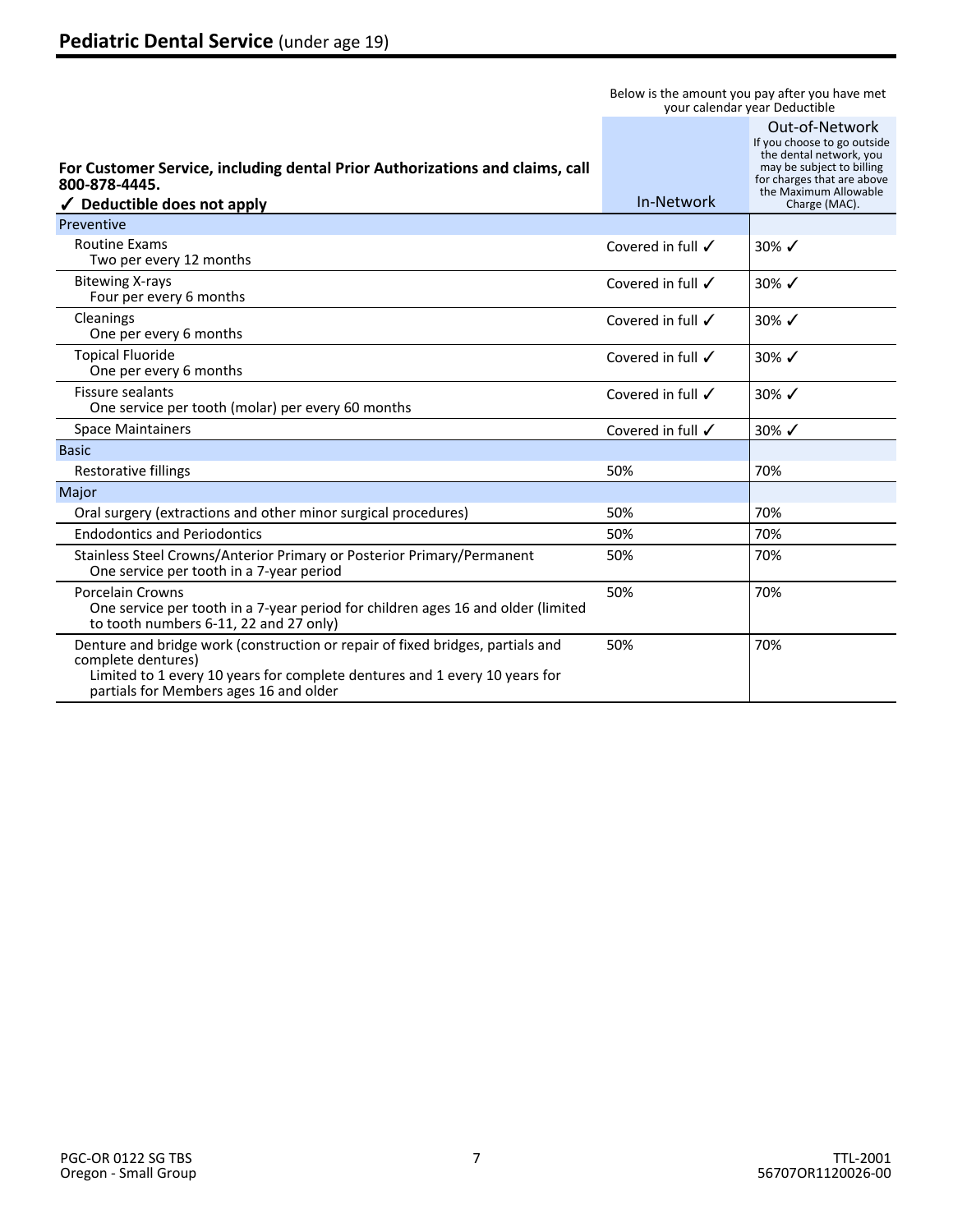# **Explanation of terms and phrases**

**ACA Preventive Drugs** - ACA Preventive drugs are medications, including contraceptives, which are listed in our formulary, and are covered at no cost when received from Participating Pharmacies as required by the Patient Protection and Affordable Care Act (ACA). Over the counter preventive drugs received from Participating Pharmacies cannot be covered in full without a written prescription from your Qualified Practitioner.

**Brand-name drugs** - Brand-name drugs are protected by U.S. patent laws and only a single manufacturer has the rights to produce and sell them.

**Coinsurance** - The percentage of the cost that you may need to pay for Covered Service.

**Copay** - The fixed dollar amount you pay to a healthcare provider for a Covered Service at the time care is provided.

**Deductible** - The dollar amount that an individual or family pays for Covered Service before the plan pays any benefits within a Calendar Year. The following expenses do not apply to the individual or family deductible: Services not covered by the plan; fees that exceed Usual, Customary and Reasonable (UCR) charges as established by the plan; penalties incurred if you do not follow the plan's Prior Authorization requirements; copays and Coinsurance for Services that do not apply to the deductible.

**Formulary** - A formulary is a list of FDA-approved prescription drugs developed by physicians and pharmacists, designed to offer effective drug treatment choices for covered medical conditions. The Providence Health Plan formulary includes both brand-name and generic medications.

**Generic drugs** - Generic drugs have the same active-ingredient formula as the brand-name drug. Generic drugs are usually available after the brand-name patent expires.

**In-Network** - Refers to Services received from an extensive network of highly qualified physicians, health care providers and facilities contracted by Providence Health Plan for your specific plan. Generally, your Out-of-Pocket costs will be less when you receive Covered Service from In-Network Providers.

**Limitations and Exclusions** - All Covered Services are subject to the limitations and exclusions specified for your plan. Refer to your Member handbook or contract for a complete list.

**Maintenance Prescriptions** - Medications that are typically prescribed to treat long-term or chronic conditions, such as diabetes, high blood pressure and high cholesterol. Maintenance drugs are those that you have received under our plan for at least 30 days and that you anticipate continuing to use in the future. Compounded and specialty medications are excluded from this definition; and are limited to a 30 day supply.

**Maximum Allowable Charge (MAC)** - A limitation on the billed charges as determined by Providence Health Plan or its authorizing agent by geographic area where the expenses are incurred and may not be less than the negotiated fee for the same Service when provided by a Network Dental Provider. MAC charges do not include sales taxes, handling fees and similar surcharges, and such taxes, fees and surcharges are not covered expenses.

#### **Medicare Part D creditable**

*Medicare Part D creditable* - Coverage is creditable when the plan payout for prescription drugs is, on average for all plan participants, as much as the average payout under the standard Medicare Part D benefit.

*Not Medicare Part D creditable* - Coverage is non-creditable when the plan payout for prescription drugs is, on average for all plan participants, less than what standard Medicare Part D prescription drug coverage would be expected to pay.

**Non-Formulary Medication** - An FDA-approved drug, generic or brand-name, that is not included in the list of approved formulary medications. These prescriptions require a Prior Authorization by the health plan and, if approved, will pay at either the highest non-specialty or specialty cost sharing tier.

**Office Visits Virtually** - Scheduled visits with the member's PCP or Specialist using a teleconferencing application such as Zoom.

**Out-of-Network** - Refers to Services you receive from providers not in your plan's network. Your Out-of-Pocket costs are generally higher when you receive Covered Services outside of your plan's network. An Out-of-Network Provider does not have contracted rates with Providence Health Plan and so balance billing may apply. To find an In-Network Provider, go to [ProvidenceHealthPlan.com/findaprovider](http://www.providencehealthplan.com/findaprovider/).

**Out-of-Pocket Maximum** - The limit on the dollar amount that an individual or family pays for specified Covered Services in a Calendar Year. Some Services and expenses do not apply to the individual or family Out-of-Pocket Maximum. See your Member handbook or contract for details.

**Primary Care Provider** - A qualified physician or practitioner that can provide most of your care and, when necessary, will coordinate care with other providers in a convenient and costeffective manner.

**Prescription drug Prior Authorization** - The process used to request an exception to the Providence Health Plan drug formulary. A Prior Authorization can be requested by the prescriber, member or pharmacy. Some drugs require Prior Authorization for Medical Necessity, place of therapy, length of therapy, step therapy or number of doses. Visit us online for additional information at [ProvidenceHealthPlan.com](http://www.providencehealthplan.com/).

**Prescription drug Tier** - The prescription drug tier number correlates to a drug's placement on the formulary. Tier 1 and Tier 2 consists of mainly generic drugs while Tier 3 and Tier 4 contains both generic and brand-name drugs. Specialty drugs are listed in Tier 5 and Tier 6.

**Prior Authorization** - Some Services must be pre-approved. In-Network, your provider will request Prior Authorization. Out-of-Network, you are responsible for obtaining Prior Authorization.

**Providence ExpressCare Virtual** - Services for common conditions (such as sore throat, cough, or fever, etc.) using Providence's web-bases platform through a tablet, smartphone, or computer for same day appointments.

**Providence ExpressCare Retail Health Clinic** - A walk-in health clinic, other than an office, Urgent Care facility, pharmacy or independent clinic that is located within a retail operation. A Retail Health Clinic provides same-day visits for basic illness and injuries or preventive services.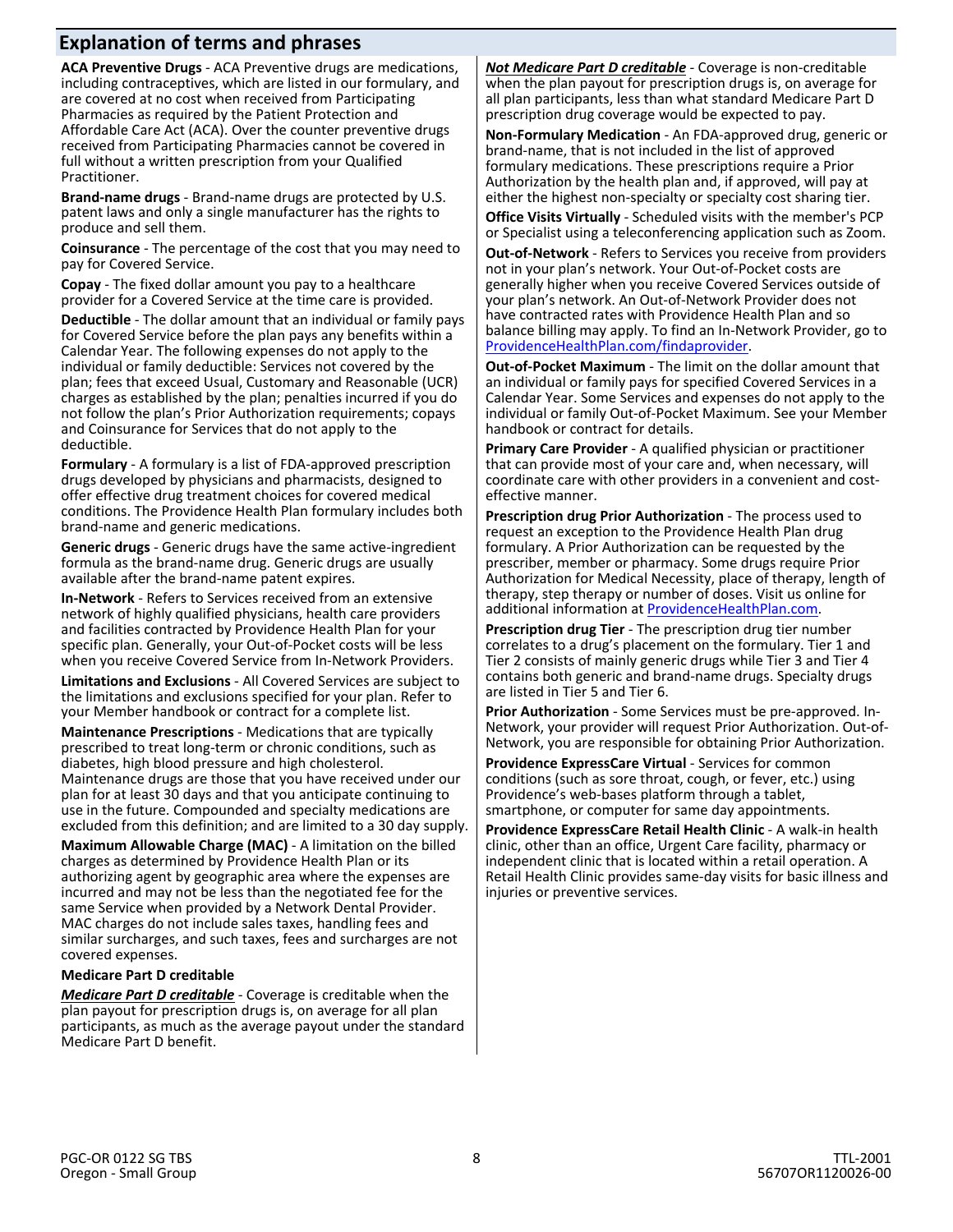**Specialty Drugs** - Specialty drugs are injectable, infused, oral, topical, or inhaled therapies that often require specialized delivery, handling, monitoring and administration and are generally high cost. These drugs must be purchased through our designated specialty pharmacy. Due to the nature of these medications, specialty drugs are limited to a 30-day supply. Your benefits include specialty drugs listed on our formulary in Tier 5 and Tier 6. Generally your out-of-pocket costs will be less for Tier 5 drugs.

### **Contact us**

Portland Metro Area: 503-574-7500 All other areas: 800-878-4445 TTY:711

**Usual, Customary & Reasonable (UCR)** - Describes your plan's allowed charges for Services that you receive from an Out-of-Network Provider. When the cost of Out-of-Network Services exceeds UCR amounts, you are responsible for paying the provider any differences. These amounts do not apply to your Out-of-Pocket Maximums.

 [ProvidenceHealthPlan.com/contactus](http://www.providencehealthplan.com/contactus)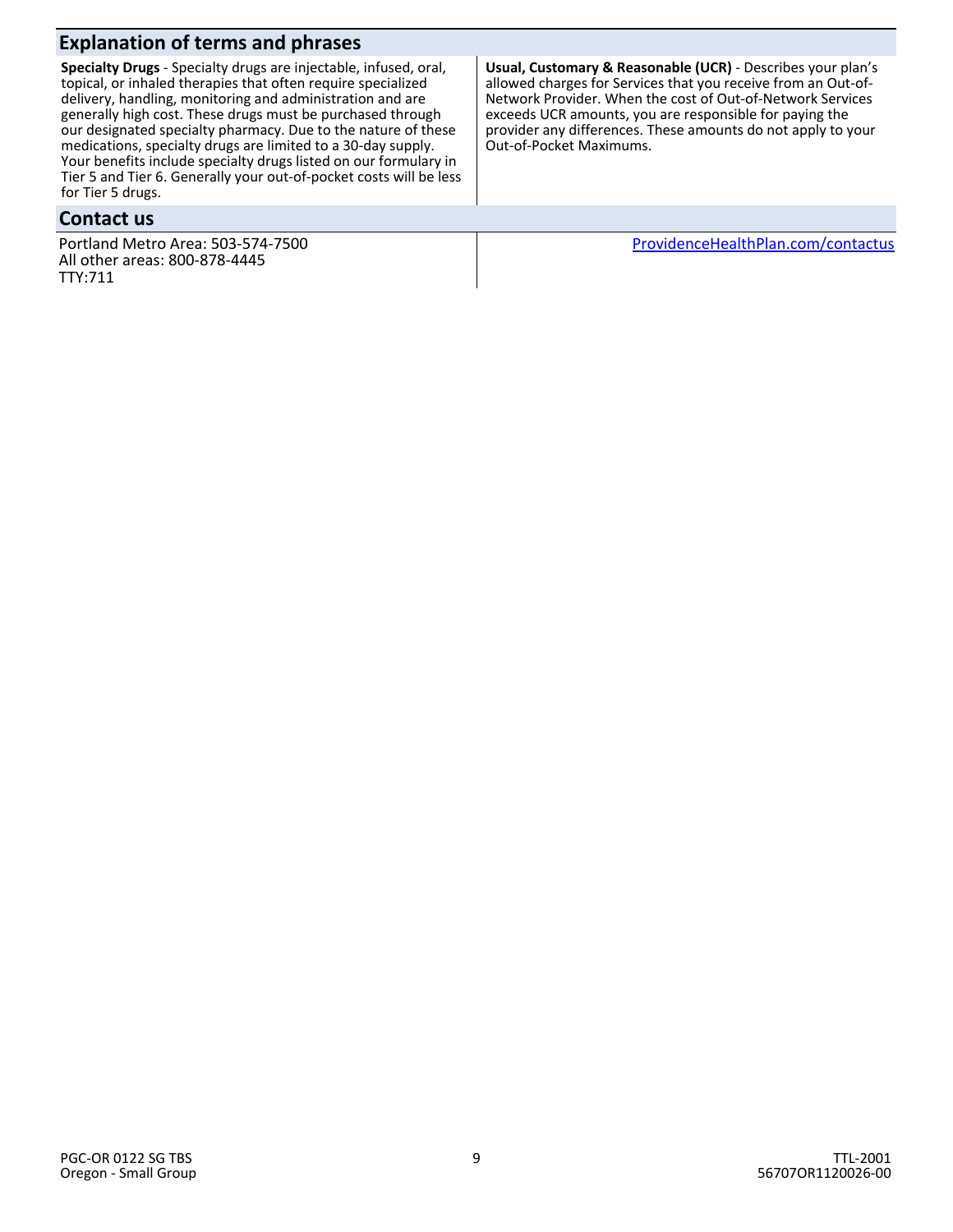## **Non-Discrimination Statement**

Providence Health Plan and Providence Health Assurance comply with applicable Federal civil rights laws and do not discriminate on the basis of race, color, national origin, age, disability, or sex. Providence Health Plan and Providence Health Assurance do not exclude people or treat them differently because of race, color, national origin, age, disability, or sex.

Providence Health Plan and Providence Health Assurance:

- Provide free aids and services to people with disabilities to communicate effectively with us, such as:
	- Qualified sign language interpreters
	- Written information in other formats (large print, audio, accessible electronic formats, other formats)
- Provide free language services to people whose primary language is not English, such as:
	- Qualified interpreters
	- Written information in other languages

If you are a Medicare member who needs these services, call 503-574-8000 or 1-800-603-2340. All other members can call 503-574-7500 or 1-800-878-4445. Hearing impaired members may call our TTY line at 711.

If you believe that Providence Health Plan or Providence Health Assurance has failed to provide these services or discriminated in another way on the basis of race, color, national origin, age, disability, or sex, you can file a grievance with our Non-discrimination Coordinator by mail:

> Providence Health Plan and Providence Health Assurance Attn: Non-discrimination Coordinator PO Box 4158 Portland, OR 97208-4158

If you need help filing a grievance, and you are a Medicare member call 503-574-8000 or 1-800-603-2340. All other members can call 503-574-7500 or 1-800-878-4445. (TTY line at 711) for assistance. You can also file a civil rights complaint with the U.S. Department of Health and Human Services, Office for Civil Rights electronically through the Office for Civil Rights Complaint Portal, available at [https://ocrportal.hhs.gov/ocr/portal/lobby.jsf,](https://ocrportal.hhs.gov/ocr/portal/lobby.jsf) or by mail or phone at:

U.S. Department of Health and Human Services 200 Independence Avenue SW - Room 509F HHH Building Washington, DC 20201 1-800-368-1019, 1-800-537-7697 (TTY)

Complaint forms are available at [http://hhs.gov/ocr/office/file/index.html](http://www.hhs.gov/ocr/office/file/index.html).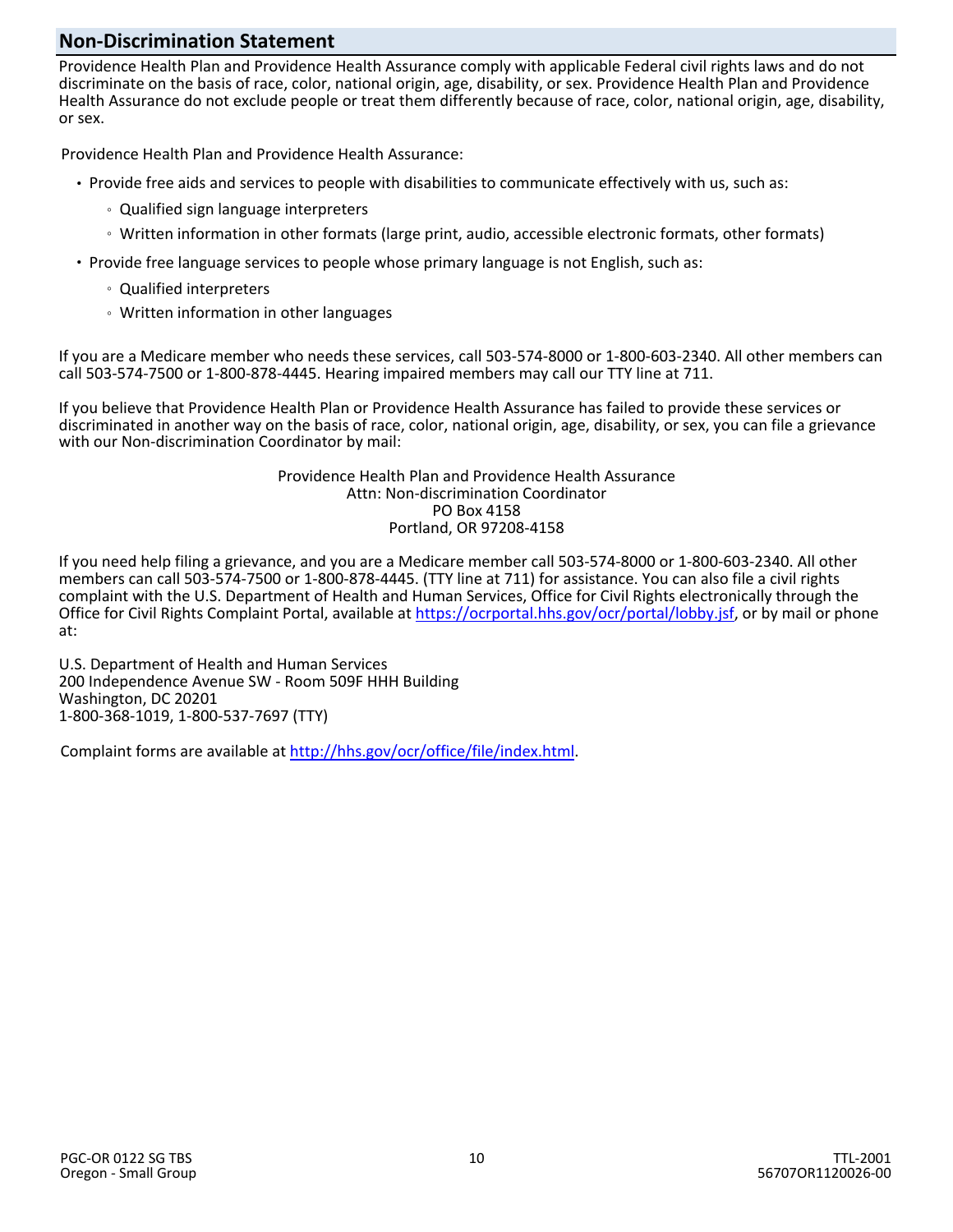# **Language Access Services**

ATTENTION: If you speak English, language assistance services, free of charge, are available to you. Call 1-800-878-4445 (TTY: 711).

ATENCIÓN: si habla español, tiene a su disposición servicios gratuitos de asistencia lingüística. Llame al 1-800-878-4445 (TTY: 711).

CHÚ Ý: Nếu ban nói Tiếng Việt, có các dịch vụ hỗ trợ ngôn ngữ miễn phí dành cho ban. Goi số 1-800-878-4445 (TTY: 711).

注意:如果您使用繁體中文,您可以免費獲得語言援助服務。請致電 1-800-878-4445 (TTY: 711).

ВНИМАНИЕ: Если вы говорите на русском языке, то вам доступны бесплатные услуги перевода. Звоните 1-800-878-4445 (телетайп: 711).

주의: 한국어를 사용하시는 경우, 언어 지원 서비스를 무료로 이용하실 수 있습니다. 1-800-878-4445 (TTY: 711) 번으로 전화해 주십시오

УВАГА! Якщо ви розмовляєте українською мовою, ви можете звернутися до безкоштовної служби мовної підтримки. Телефонуйте за номером 1-800-878-4445 (телетайп: 711).

注意事項:日本語を話される場合、無料の言語支援をご利用いただけます。1-800-878-4445 (TTY: 711) まで、お電話にてご連絡ください。

ملحو ظةً: إذا كنت تتحدث اذكر اللغة، فإن خدمات المساعدة اللغوية تتو افر لك بالمجان. اتصل بر قم 4445-878-800، 1-(ر قم هاتف الصدء البكم: (TTY: 711).

ATENȚIE: Dacă vorbiți limba română, vă stau la dispoziție servicii de asistență lingvistică, gratuit. Sunați la 1-800-878-4445 (TTY: 711).

ប្រយ័ត្ន៖ បើសិនជាអ្នកនិយាយ ភាសាខ្មែរ, សេវាជំនួយផ្នែកភាសា ដោយមិនគិតឈ្លួល កីអាចមានសំរាប់បំរើអ្នក។ ចូរ ទូរស័ព្ទ 1-800-878-4445 (TTY: 711)។

XIYYEEFFANNAA: Afaan dubbattu Oroomiffa, tajaajila gargaarsa afaanii, kanfaltiidhaan ala, ni argama. Bilbilaa 1-800-878-4445 (TTY: 711).

ACHTUNG: Wenn Sie Deutsch sprechen, stehen Ihnen kostenlos sprachliche Hilfsdienstleistungen zur Verfügung. Rufnummer: 1-800-878-4445 (TTY: 711).

د گیرد د. تساد رای رادِ گان دِ صورت زدِ اذبی دَ سهیلات کا ذید، می گا فادگرفارسی زدِ ان دِ به اگار تو جها ف می باشد با (TTY: 711) 1-800-878-4445 نماس

ATTENTION : Si vous parlez français, des services d'aide linguistique vous sont proposés gratuitement. Appelez le 1-800-878-4445 (ATS: 711).

เรียน: ถ้าคุณพูดภาษาไทยคุณสามารถใช้บริการช่วยเหลือทางภาษาได้พรี โทร  $1$ -800-878-4445 (TTY: 711)